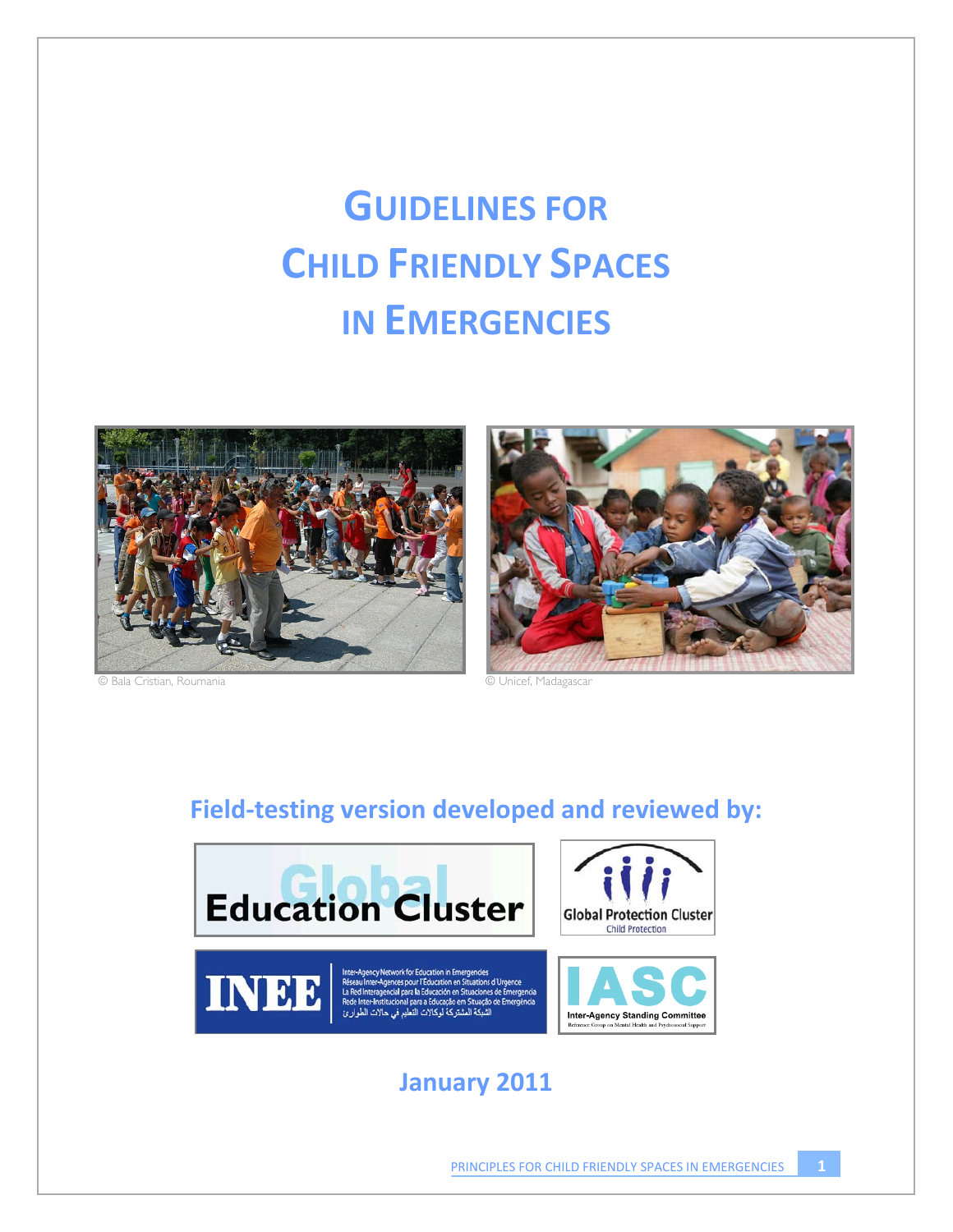## **INTRODUCTION**

!!!!!!!!!!!!!!!!!!!!!!!!!!!!!!!!!!!!!!!!!!!!!!!!!!!!!!!!!!!

Child Friendly Spaces (CFSs) are widely used in emergencies as a first response to children's needs and an entry point for working with affected communities. Because CFSs can be established quickly and respond to children's rights to protection, psychosocial well-being, and non-formal education, CFSs are typically used as temporary supports that contribute to the care and protection of children in emergencies. However, they are used also as transitional structures that serve as a bridge to early recovery and long-term supports for vulnerable children. Although different agencies call CFSs different things—safe spaces, child centered spaces, child protection centers or emergency spaces for children the interventions are all part of a common family of supports for children and young people.<sup>1</sup> For purposes of convenience, this paper refers to these related interventions as Child Friendly Spaces.

Broadly, the purpose of CFSs is to support the resilience and well-being of children and young people through community organized, structured activities conducted in a safe, child friendly, and stimulating environment. The primary participants in and beneficiaries of CFSs are children (people under 18 years of age), although in some contexts, CFSs may also engage and benefit young people who are beyond 18 years of age. The specific objectives are to: (1) mobilize communities around the protection and wellbeing of all children, including highly vulnerable children; (2) provide opportunities for children to play, acquire contextually relevant skills, and receive social support; and (3) offer inter-sectoral support for all children in the realization of their rights. Depending on the context, CFSs are also used for a variety of other purposes such as laying a foundation for restarting formal education and supporting national education systems, enabling wider work on issues such as child protection and early child development, stimulating efforts on disaster preparedness and disaster risk reduction. Some of these activities extend beyond the emergency context into the early recovery period or even into longer-term development.

The purpose of these principles is to give practical guidance to the field teams that establish CFSs in different types of emergencies and contexts. They are also intended to guide advocacy efforts and donor practices in emergency settings where protection and well-being ought to be high priorities.

The process of building consensus among different stakeholders is as important as the product (the Guidelines themselves). The development of the Guidelines has helped to build consensus across three different communities of practice: the IASC Reference Group on Mental Health and Psychosocial Support in Emergency Settings, the global Child Protection Working Group, and the global Education Cluster. As CFSs address the educational, protection, and psychosocial needs of children, it is essential that these three sectors have a common approach and collaborate on CFSs in the emergency settings.

In using the Guidelines, it is essential to take an approach that is contextual and culturally appropriate. These Guidelines define a framework for action but are not a recipe of identical steps to be applied in every context. For example, armed conflicts and natural disasters present different challenges, making it important to adapt CFSs to each kind of emergency. Similarly, emergencies differ significantly in regard to how strongly children have been affected and the levels of resources that are available for support. In addition, the Guidelines recognize that quality CFSs are not established overnight but evolve during emergencies through continued reassessment and adjustment that enrich and strengthen the supports

 $<sup>1</sup>$  In some situations, Temporary Learning Centers may perform the same child protection, psychosocial, and emergency education functions as</sup> CFSs. In such situations, Temporary Learning Centers may be categorized as part of 'Child Friendly Spaces.' If Temporary Learning Spaces focus mostly on education, it is best to categorize them as educational supports rather than CFSs.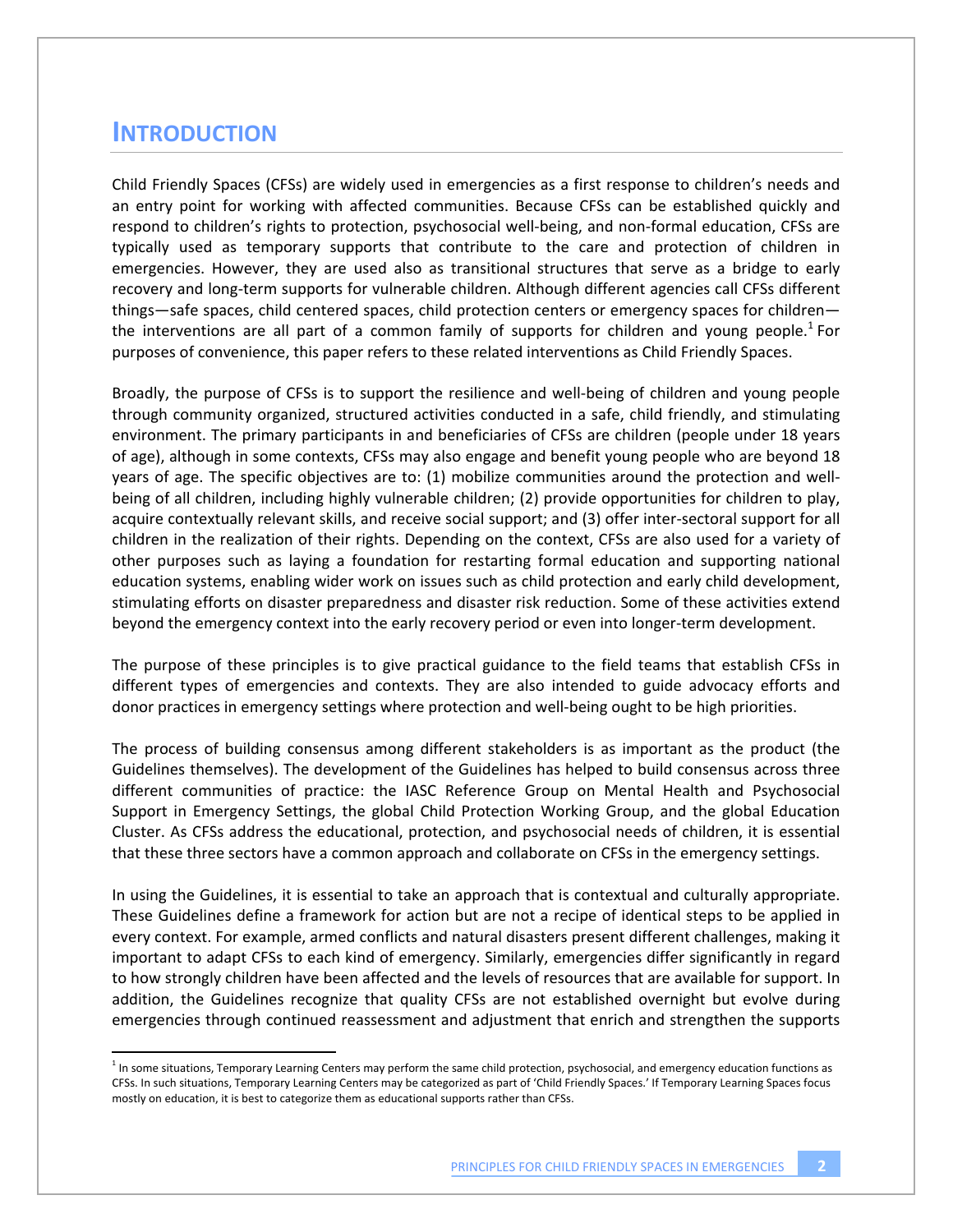for children. Since the development of CFSs is an ongoing and evolving process, these Guidelines should be used on a continuing basis to enable CFSs to achieve their full potential.

The Guidelines should also be implemented with sensitivity to child development and the distinct needs of girls and boys. For example, the particular activities or the way in which activities are implemented might be very different for a 16-year-old girl than for an eight-year-old boy. Skilled implementation requires the adaptation of CFS activities and modes of implementation to children and young people who have different competencies and needs. For all age groups, careful attention should be given to meeting the distinctive needs of girls and enabling their full participation.

The terminology of the Guidelines deserves comment. At present, there is no universally accepted management system for CFSs, or names for the various roles and positions involved in establishing and running CFSs. A common structure is to have a supervisor (international or national staff) - with expertise in child protection, emergency education, and/or psychosocial support - who supervises several "area managers" who oversee multiple CFSs and also national staff who train and support the people who implement particular CFSs. Usually, each CFS has a supervisor who oversees the CFS operations and the people who work in it, including the people (staff or community volunteers) who work specifically with children. In this document, the term 'CFS workers' refers broadly to all the people who actively organize activities for children in the CFSs or visit CFSs regularly to support the people working there. The term 'animators' refers specifically to people (staff or volunteers) who conduct activities with children on a regular basis, while the term 'activity specialists' refers to people who come in occasionally to conduct a specific activity such as traditional dancing.

To have positive effects and avoid causing harm, CFSs should adhere to the UN Convention on the Rights of the Child, the *IASC Guidelines on Mental Health and Psychosocial Support in Emergency Settings* and the *INEE Minimum Standards for Education: Preparedness, Response, Recovery*, and they should follow the principles and actions outlined below, which are the product of extensive inter-agency dialogue and learning from different emergencies.

## **PRINCIPLES AND ACTIONS**

The following five principles are essential and should be built into all the actions outlined below:

- **1.** Take a coordinated, inter-agency, and multi-sectoral approach
- **2.** Use CFSs as a means of mobilizing the community
- **3.** Make CFSs highly inclusive and non-discriminatory
- **4.** Ensure that CFSs are safe and secure
- **5.** Make CFSs stimulating, participatory, and supportive environments

The actions cover the following:

- a. Conduct an assessment
- b. Organize integrated supports and services
- c. Provide ongoing training and follow-up support for animators and staff
- d. Monitor and evaluate CFS programs
- e. Phase out or transition in a contextually appropriate manner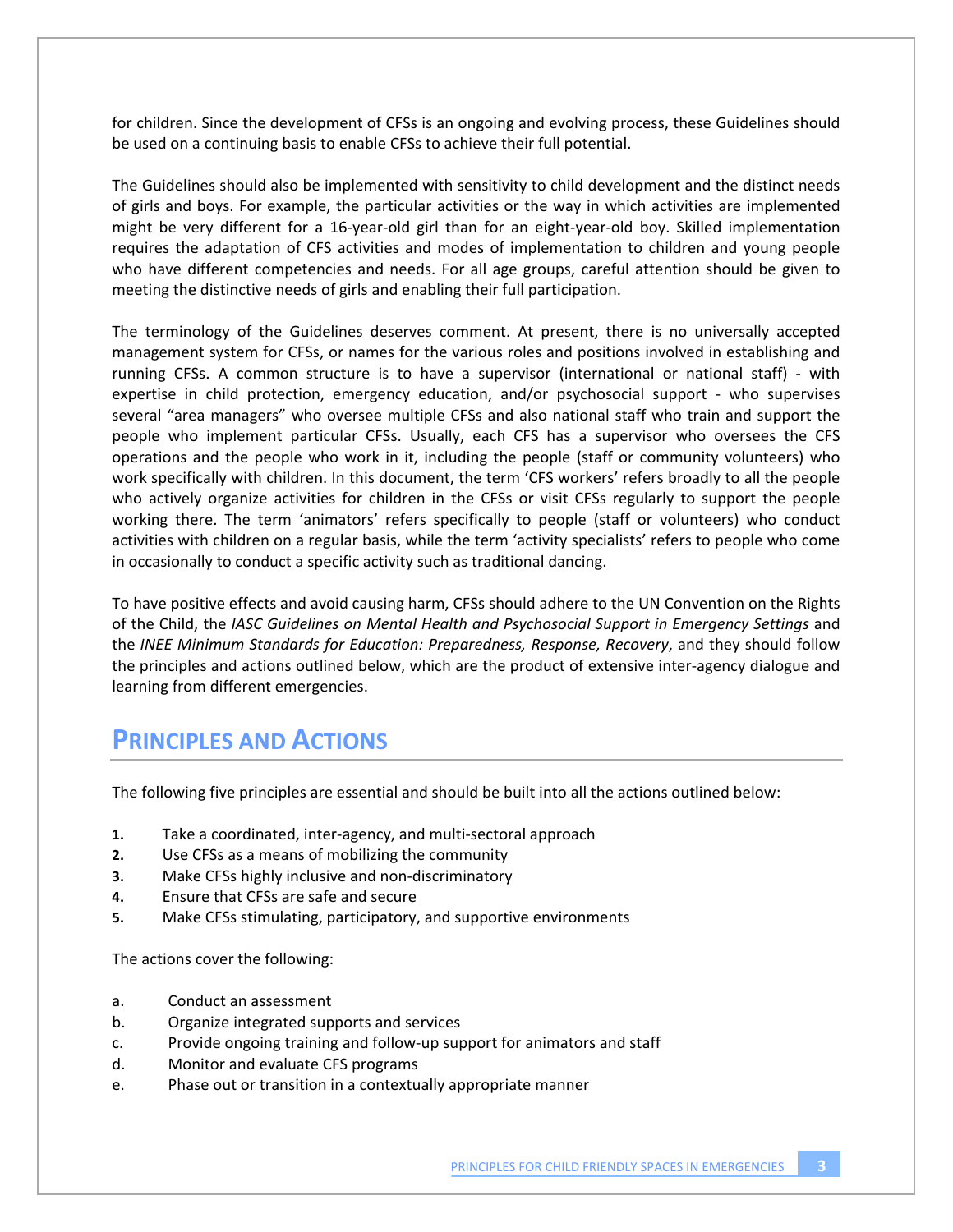## **PRINCIPLES**

#### 1. Take a coordinated, inter-agency, and multi-sectoral approach

A coordinated, inter-agency, and multi-sectoral approach to CFSs is needed to address the needs of the affected population and achieve program consistency, quality, and sustainability. Effective coordination is essential for avoiding duplications, gaps, and ineffective use of scarce resources. Coordination between the protection, education, mental health and psychosocial sector, and other sectors (such as camp coordination) should be ensured at the very first stages of the emergency to avoid duplication of assessments and activities. A coordinated approach is based on a spirit of collaboration and occurs when practitioners:

- Establish and participate in coordination mechanisms for interagency collaboration on CFSs. Coordination mechanisms should map the locations of CFS to identify and address gaps and overlap in coverage, develop common interagency approaches and standards for CFSs, coordinate training and capacity development, and share and collaborate on CFS tools.
- ! Share reports on assessments and interventions with other agencies, including Government Ministries such as the Ministry of Education and Ministry of Social Welfare.
- Use and share with other agencies tools that are consistent with these inter-agency principles.
- ! Coordinate with broader child protection efforts and integrate relevant child protection work within CFSs such as prevention of separation and gender-based violence, information about available child protection support, and work on child protection committees.
- ! Link with the education sector (including education ministries and local authorities), ensuring that CFSs support and complement existing formal education and also non-formal education venues such as Temporary Learning Spaces. Where appropriate, integrate non-formal education.
- ! Link and collaborate with other sectors, coordination structures and government ministries such as health, nutrition, camp management, water and sanitation and youth. Integrate as appropriate cross"sectoral issues such as HIV/AIDS and gender.
- ! At the local level, coordinate CFSs with local coordination structures such as government disaster management committees, local camp management structures or community committees (e.g. jirgas, village committees, and community groups in urban settings).
- In collaboration with existing Government structures, develop systems for the referral of children and families in need of additional support such as separated children, children with specific health or nutritional issues, or families in need of police, legal or social services. Protect confidentiality in making referrals.

#### **2.!!Use CFSs as a means of mobilizing the community!!**

Emergencies usually disrupt the community routines, services, and supports for children, and often reduce families' abilities to care for and protect their children. Organizing CFSs can be an important first step in enabling the community to protect and support its children. To the extent possible, CFSs should be implemented through the community's own networks, people, and resources. Top-down approaches by outside agencies should be avoided. Parents, grandparents, religious leaders, women's groups, youth groups, and others can be encouraged to become involved.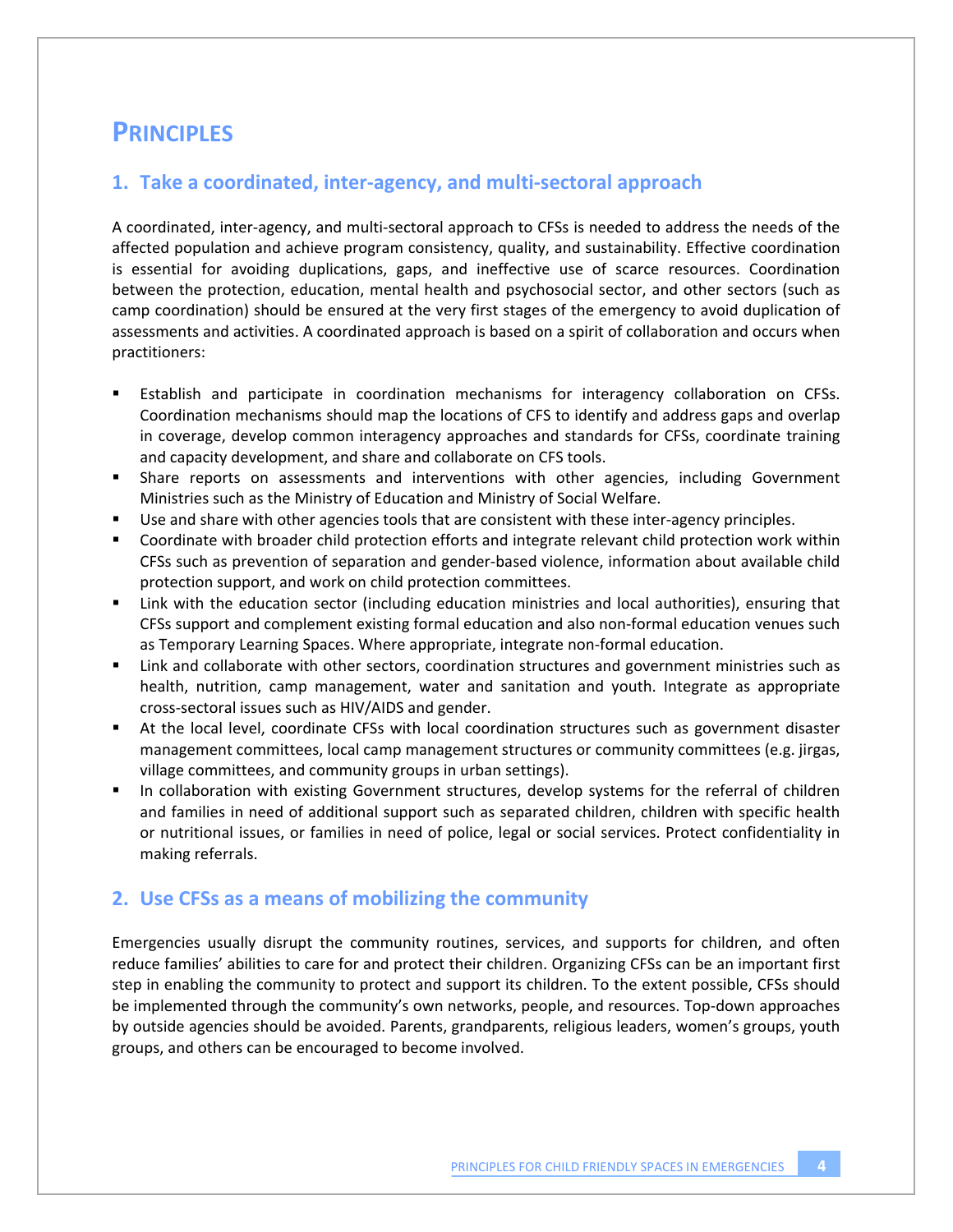It is essential for the community to take responsibility for children's well-being at the earliest, appropriate moment. Ideally, the community will lead the development of CFSs and experience a sense of ownership of them, with external agencies playing a facilitative role. This may be infeasible at the onset of the emergency, particularly if community resources have been disrupted or eroded, or if external partners have limited capacities for facilitating community ownership. However, it is possible to build community ownership by working in a phased approach in which communities assume increased responsibility for CFSs over time. For example, CFSs may be started in consultation with affected people in situations that do not permit high levels of community participation. Over time, the responsibility for the CFSs can be handed progressively over to the community. Building the skills of external agencies in promoting community ownership may be a key part of this process. As responsibility is handed over to the community, it is important to define clearly the roles, responsibilities, and contributions of the community and the external agencies.

- ! Engage with local government officials, male and female community leaders, community people, and different sub-groups on the idea behind CFSs. Ensure the participation of girls and boys and marginalized people who seldom have a voice and who may offer different views than those of official leaders. Ask whether CFSs are appropriate or whether the community prefers other options for supporting children. If CFSs are seen as appropriate, elicit ideas about activities that might be involved.
- ! Obtain community leaders' and local authorities' commitment, and ask how the community will help to organize the CFSs. Ask whether the community will maintain the security of the proposed site and CFS materials (e.g., tents, recreational materials, instructional items). Suggest that the community identify focal points who will lead the work on CFSs.
- ! Identify resources such as community networks and available suitable adults who can conduct activities. The design of the location and activities should also be informed by consultation with the wider community and children themselves.
- ! Wherever possible, select animators and CFS staff from the affected group, identifying natural helpers by asking to whom boys and girls go when they need help and support.
- ! Enable girls' and boys' participation, which is essential for promoting inclusion and equity. For example, engage teenage girls and boys as possible leaders and decision makers in designing and implementing CFSs.
- ! Involve parents and caregivers (including fathers and youths) by engaging them in activities for the children and conducting activities to help them. These activities could include discussion groups, training on caring for children, and workshops to make toys for the center.
- ! Make the CFS a center for information exchange where community people can go to learn about the humanitarian intervention and available support and a resource where humanitarian workers can learn about the community.
- Mobilize children to conduct activities such as peer-to-peer education, awareness-raising on child rights, child protection issues, HIV and AIDS prevention through arts and media, and mentoring of younger children by older children. In parallel, conduct similar activities on child rights and child protection issues with parents in order to avoid creating gaps and imbalances between parents' and children's perspectives.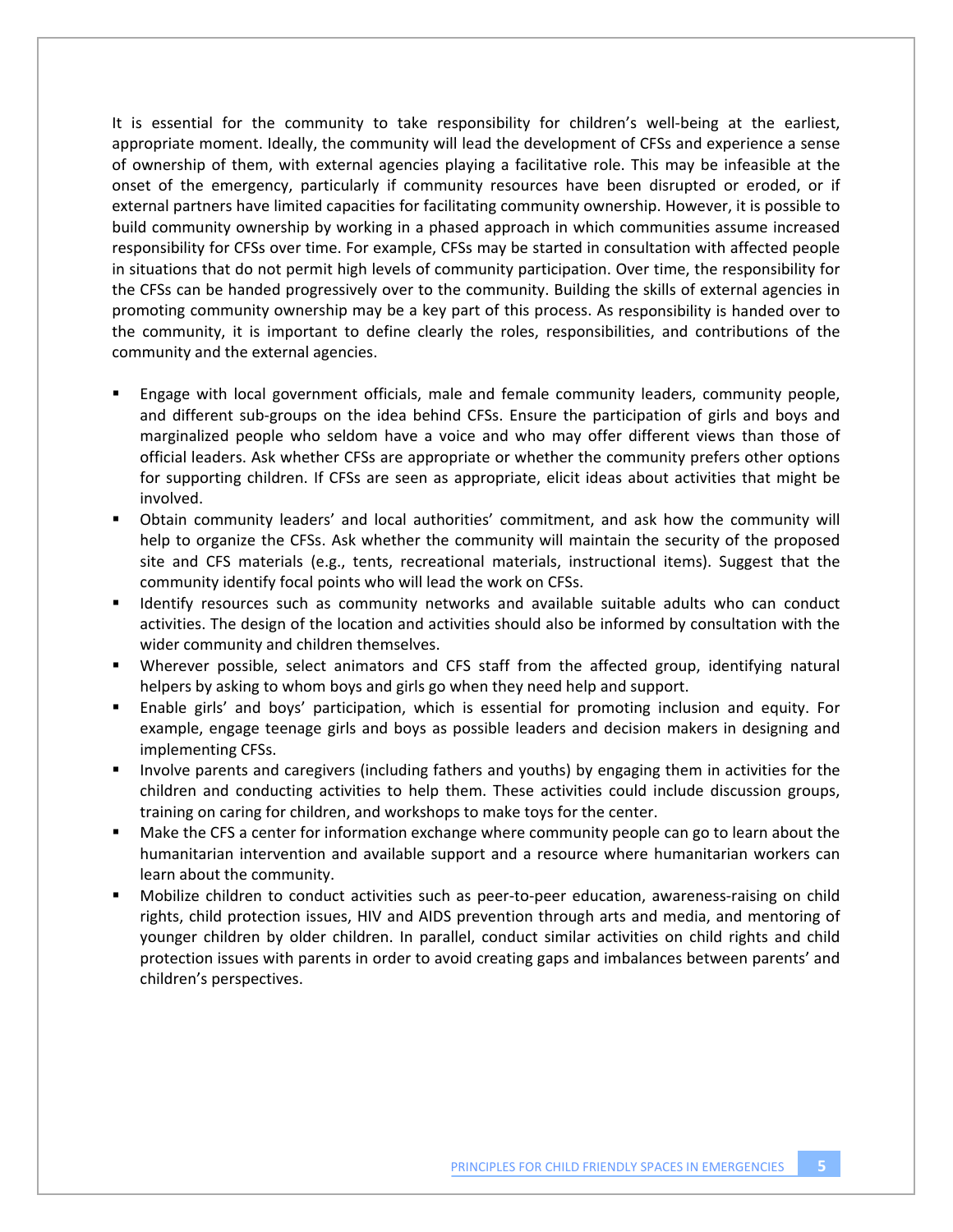! Consider community mobilization in the budgeting of CFSs. Priority should be given to having CFS workers from the communities<sup>2</sup>, and some money should be included in the budget to support community initiatives/action (e.g. supplies, incentives, small grants etc.).

Make CFSs hubs of community mobilization and activity. Some activities can be done within a typical CFS (e.g. a tent), with other 'satellite' activities being conducted in the community. From the beginning, encourage families to provide resources for the CFSs (e.g., land, food, or other supplies).

## **3.!!Make CFSs highly inclusive and non"discriminatory**

CFSs provide an opportunity to support all children and to promote equity and inclusion. In many contexts, however, highly vulnerable children are unlikely to participate without deliberate efforts to include them. If CFSs discriminate against particular people or are perceived as excluding particular subgroups, the CFSs will likely increase tensions at a moment when social cohesion and unity are needed. It is essential to take steps to reach out to and include highly vulnerable children without singling them out and stigmatizing them, and to meet the distinctive needs of girls and boys of different age groups, ethnicities, living situations, etc.

- ! Organize activities to meet the specific needs of girls and boys of different ages.
- ! Reach out to and include children with disabilities, working children, out of school children, children who are separated from their families, children who are infected or affected by HIV and AIDS, minority children, and other vulnerable children. Activities should enable the participation of vulnerable children as well as relatively resilient children from all groups.
- When appropriate, locate CFS sites in or near places where there are significant numbers of vulnerable children. To avoid stigmatizing vulnerable children, include other, less vulnerable children.
- ! Train female and male CFS animators or staff in child friendly, participatory approaches and how to support and include highly vulnerable children.
- Use a transparent process for the selection of children for CFSs. Ideally, CFSs are open to all children. However, if limitations of space and resources may make it impossible to include all children, it is useful to develop a selection process based on clear criteria. These should be explained to community members to avoid perceptions of CFSs as exclusive clubs (e.g. children living within a specific neighborhood or children 5-12 yrs). Encourage the participating children to share what they had learned with those who had not participated in the activities. Efforts should be made to include highly affected children (e.g. those that suffered attack or live in precarious conditions) with less affected children to avoid stigmatization and promote social integration and peer support.
- " Consider organizing activities during separate time periods for very young children (0-3 and 4-7 years.) and their caretakers, school aged children (8-12 yrs.), and teenagers (13-18 yrs.), respectively. Organize developmentally appropriate activities for each subgroup.
- ! If there are very large numbers of children, consider providing shorter sessions for more children, rotating children (e.g. some children engage in center based activities while others do activities in the community), and mobilizing community members to conduct activities in satellite locations.!!
- ! Ensure that children's religious preferences are respected by, for example, enabling girls and boys to dress in the manner that is appropriate to their religious orientation. If the participating children

!!!!!!!!!!!!!!!!!!!!!!!!!!!!!!!!!!!!!!!!!!!!!!!!!!!!!!!!!!!

 $2$  This might include giving small stipends to support volunteer workers. Whether community members are volunteers or paid staff, it is important to coordinate with the practices of other agencies in the area.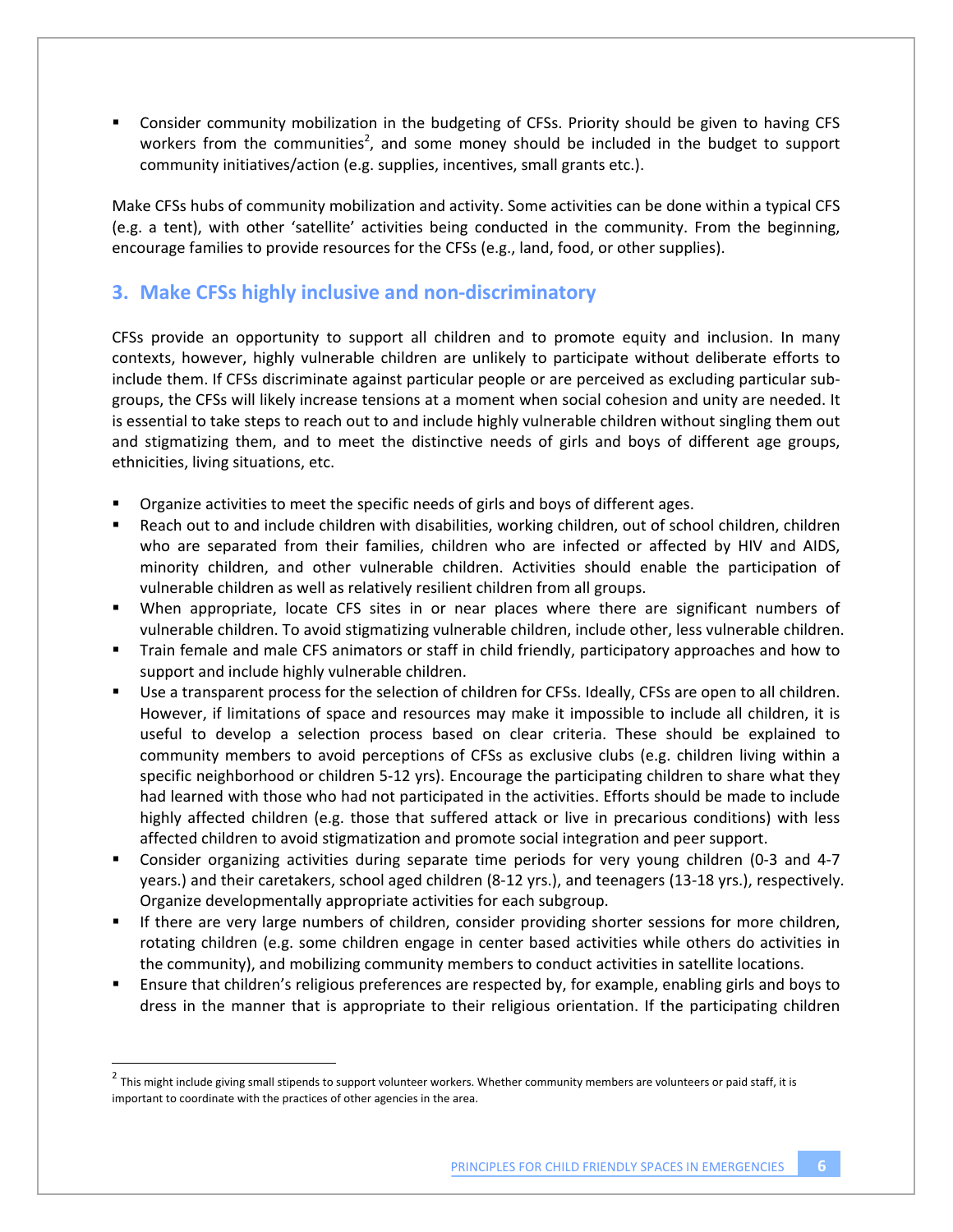come from multiple religious or ethnic groups, make sure that each sub-group has its own prayers and activities and that CFS workers show respect for all orientations or ethnic groups.

! Collaborate with staff or organizations that specialize in working with traditionally excluded groups, e.g., adolescent girls, people with disabilities, etc. Care should be taken to ensure that the physical aspects of the CFS (e.g., accessibility to people with disabilities) enable the participation of excluded people.

#### **4.!!Ensure that CFSs are safe and secure**

CFSs are part of a wider strategy of creating a protective environment for children. Concerns about safety and security that had been prominent in the assessment process should also be high priorities in the development and ongoing implementation of CFSs. Key steps to ensure safety and security both internally and externally are to:

- ! Adopt a Code of Conduct or Child Safety Policy (as included in Sphere) and train all CFS workers.
- ! Make sure that clean water and separate female and male latrines are available at the CFS site and ensure that children learn the importance of proper hygiene.
- ! Remove from the physical space of the CFS itself hazards such as broken glass, exposed electrical wires, landmines and UXO, etc.
- ! Keep the CFS free of violence, abuse, exploitation, and neglect, insuring that CFS staff and volunteers do not use physical punishment, are aware of and use 'positive discipline' techniques, and work to reduce violence among children. Engage children in planning how to reduce and address violence, and how and when discipline measures should be used.
- ! Promote positive behaviors among adolescent girls and boys around issues of gender and sexual and reproductive health, using methods such as drama and role playing.
- ! Promote the protection of children through awareness raising among children, families, and the community on how to protect children.
- **Establish and post regular schedules, which contribute to a sense of predictability.**
- **EXEDER 10** Consider creating a baby friendly area, taking note of babies' special needs.
- ! Train female and male staff and animators how to identify, talk with, and refer any suspected cases of violence, abuse, or exploitation among children participating in the CFS.
- ! Train CFS workers on how to identify, talk with and refer any suspected cases of serious mental disorder, developmental disability, or epilepsy.
- ! Train female and male CFS workers on how to identify, talk with, and refer any suspected cases of serious mental disorder, particularly among adolescents and including severe drug or alcohol abuse.
- " Build life skills for children and youth, thereby enabling them to more effectively protect themselves and each other.

#### **5.!!Make CFSs stimulating, participatory, and supportive environments**

To develop in a healthy manner, children need stimulation and play on a regular basis. Particularly in very stressful environments, many children also need the psychosocial support gained through participation in an engaging and supportive environment.

! Organize diverse activities, appropriate for girls and boys, including song, drama, dance, drawing, play, storytelling/reading, sports, and basic literacy and numeracy. Ensure that the toys and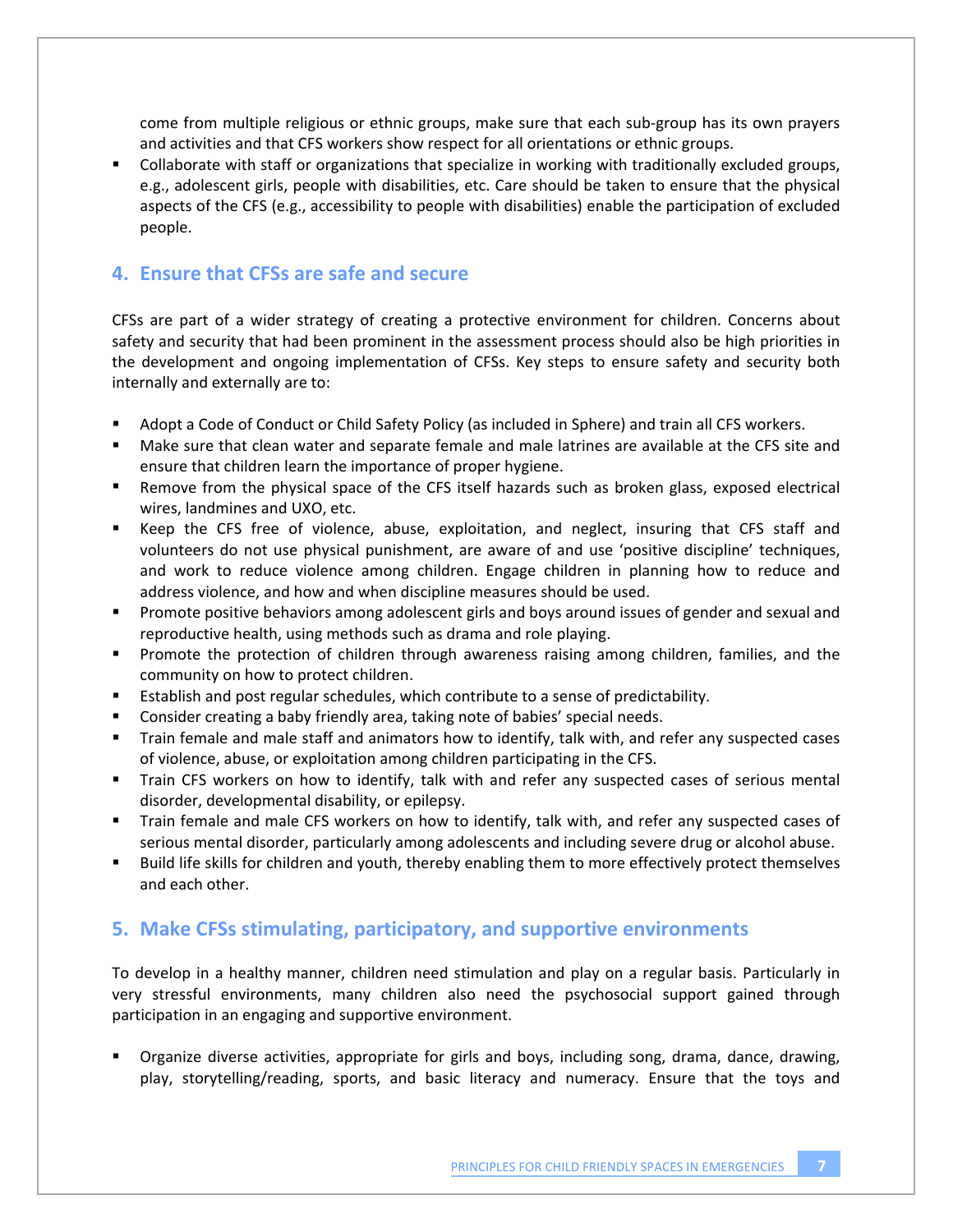activities are culturally appropriate. Use of culturally inappropriate activities and toys may dissuade parents from sending their children to the CFS.

- ! Establish a balance between structured group activities and free play. At a specific time, set up different activities in various locations and allow children to choose their activity.
- ! Make CFSs bright, engaging environments that display colors, local toys, play items made by children themselves, art work, and other appealing items.
- ! Encourage adults to motivate the children and engage positively with children, to listen to them and value their views.
- " Train staff to facilitate interactive games and activities with children that focus more on child-tochild or group interaction than on using materials or toys.
- " Treat children with respect and encourage the participation of each individual, including children with a disability or other special needs.
- ! Provide psychosocial support for all children by treating them with kindness, respecting their dignity, enabling social integration, and avoiding completely verbal humiliation or corporal punishment.
- " Use different kinds of play to stimulate qualities such as creativity and build skills of problem solving, critical thinking, communication, cooperation, etc.
- ! Refer children who have been severely affected for specialized support, when available. To prevent unintended harm, only trained professionals should provide therapy or specialized assistance.
- ! Organize occasional community events that allow children to demonstrate their skills to parents and communities and encourage support for children.

# **ACTIONS**

### **A.!!Conduct an assessment**

Agencies that are considering the establishment of CFSs should conduct an initial assessment to determine whether CFSs are needed, safe, and contextually appropriate. CFSs may not be needed if children have access to other means of meeting their needs for education, protection, and psychosocial support. In some settings, CFSs may be inappropriate because they would likely become places where children are attacked or recruited by armed groups, or where girls are likely to be sexually harassed or attacked on the way to the CFS. If CFSs are needed, then the assessment should also help to identify how CFSs can be established in an effective manner. This assessment should take into account wider issues that inform broader strategies and programs.

Where possible, questions relating to CFSs should be addressed through coordinated, inter-agency assessments within or across clusters and sectors. Assessments should encourage community participation and actively engage children and young people, parents, women's groups, youth groups, religious and community leaders, etc. Assessments should disaggregate data according to gender, age, and other relevant dimensions in order to ensure inclusivity. They should also address issues such as:

#### *Safety and Appropriateness of a CFS*

- ! What are the main protection threats (physical and psychosocial) to children and youth? How do they vary for diverse groups, e.g., by sex, religion, ethnicity, sexual orientation, disability, etc.?
- ! Would a CFS help to prevent or diminish these threats, or could it increase these threats (e.g., are there risks to children in accessing the CFS?)?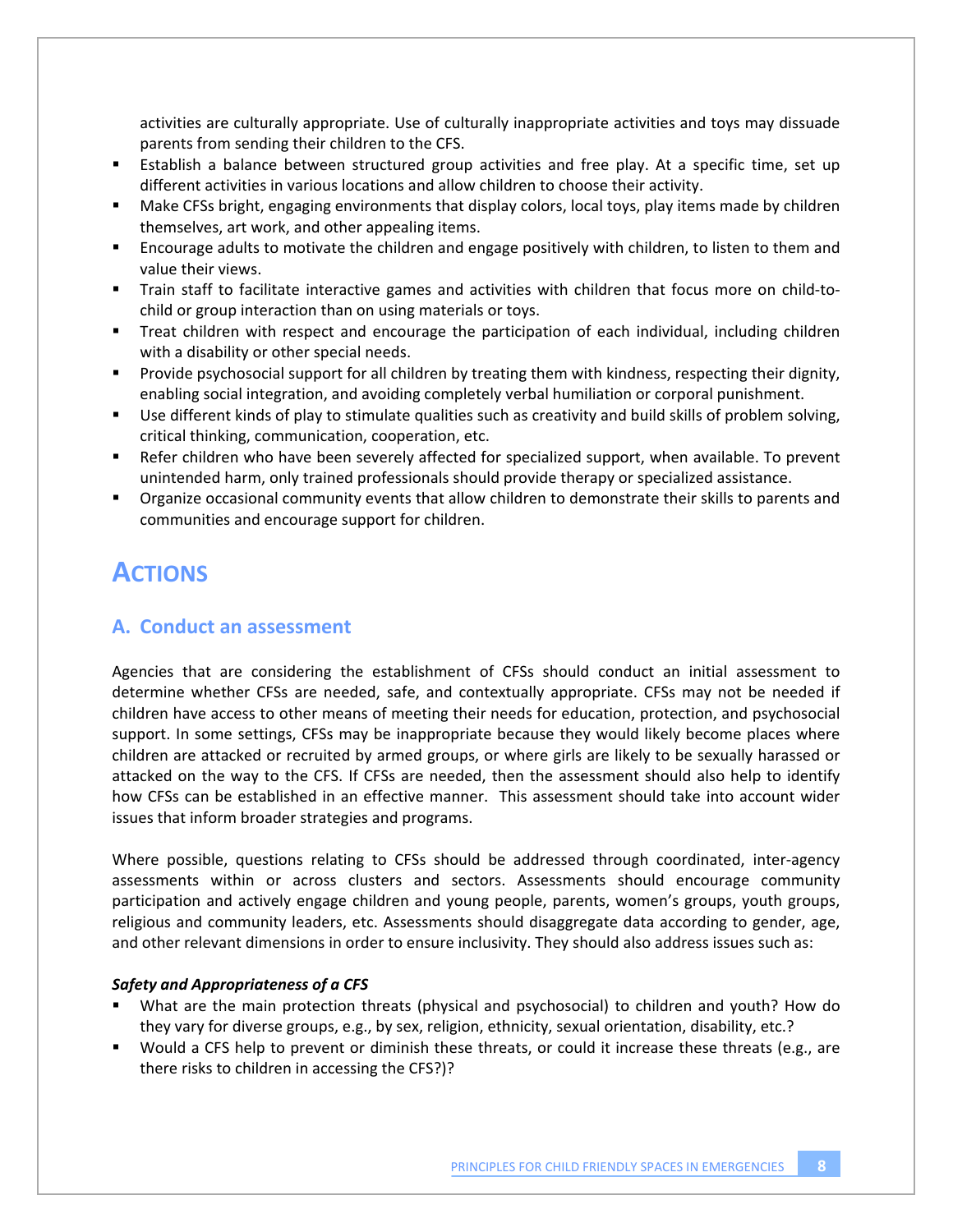- ! Are there other protective practices that people did before the crisis that they aren't being done now and that could be restarted?
- ! How are children spending their time? Does this vary for girls and boys or according to other social categories?
- ! Would a CFS strengthen the existing supports for children, or would it duplicate existing activities and supports?
- ! How feasible and safe would CFSs be in the present context for girls as well as boys?!!
- ! What is the acceptance of families and communities of this type of intervention?
- ! What types of play do girls and boys usually engage in within the culture and could these be organized in the CFSs?

#### *Community Engagement and Inclusivity*

- ! How does the community view the establishment of a CFS? Is the community likely to develop a spirit of ownership in developing a CFS?
- ! Is the community or camp able to organize itself to help children?
- ! Who are the key people in the community or camp who support children or that child go to when they need help or advice?
- Who are the key people in the community or camp to involve when setting up a CFS?
- ! Which girls and boys are highly vulnerable and may need additional support to participate in CFS activities? Note that there may be locally defined social categories of vulnerable children that are not apparent to outsiders.
- ! Are there other excluded children who should participate in CFS activities that we may have missed?!!
- ! Have appropriate steps been taken to set up complaints and feedback mechanisms through the use of child protection committees, complaints boxes, etc. to ensure downward accountability to beneficiaries?

#### *Site Selection*

It is important to engage with girls and boys and young women and men as well as adults, asking:

- ! Where do highly vulnerable children congregate and could these places be possible CFS sites?
- ! Is the possible site hazard free?
- ! Are there health facilities nearby?
- " Does the place have accessible clean water and child- and gender-friendly toilets or latrines?
- ! Is the site accessible for girls, children with disabilities, and other vulnerable children?
- ! How will the site change over seasons and the calendar year? Does it have particular owners or users at particular times of the year?
- Who owns the land or the property where the child friendly space is located?
- ! Does the CFS allow access from unauthorized, inappropriate adults?

In conflict or recent post-conflict settings, danger can arise from situating CFSs close to military camps or places where fighting might erupt. In such settings, it is useful to ask additional questions such as:

- ! What are the main risks to children due to the conflict or fighting?
- ! How can one limit these risks for children who participate in the CFSs?
- ! Have there been recent attacks on schools or public places?
- ! Are children safe on the way to and going home from the CFSs? How could their safety be increased?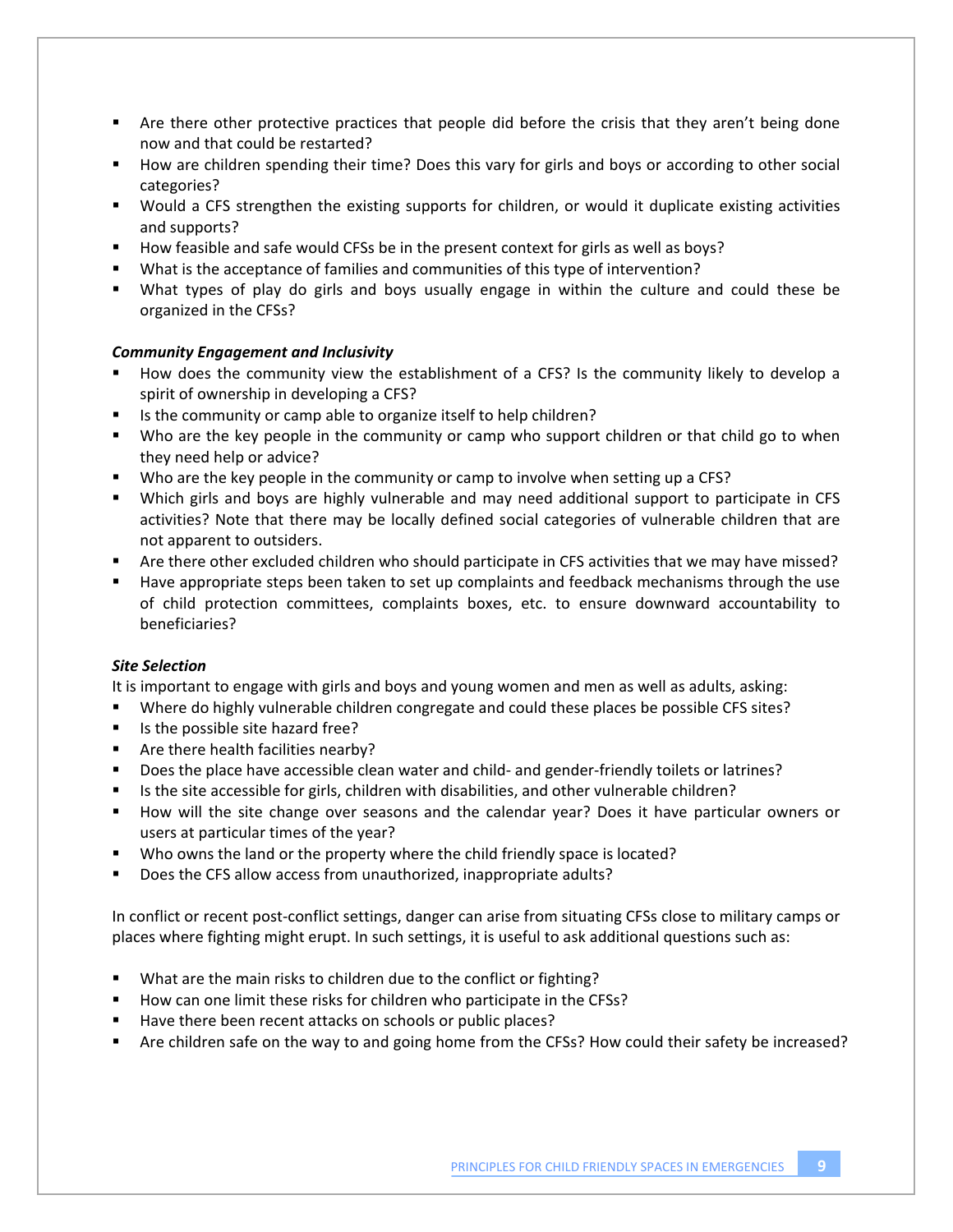Similarly, in areas that are affected by natural disasters or likely to be affected, it is helpful to ask additional questions that are appropriate to the type of disaster such as:

- ! What would be a safe site for the CFS that would not likely be affected by repeat flooding?
- ! Are possible structures for CFSs safe (e.g., in earthquakes), or should CFSs be in open spaces?
- ! If the need arose, could children be evacuated safely from the proposed CFS site?

Answers to the above questions should be considered carefully in light of a wider situation analysis in making decisions about whether or how to establish CFSs. If CFSs are not safe or appropriate, there may be other family or community-based interventions for supporting vulnerable children.

#### **B.!!Organize integrated supports and services**

CFSs are more than a site for recreational activities—they are means of supporting children's and young people's holistic development, including physical, cognitive, emotional, social, and spiritual development. To avoid overload, it is often useful for CFSs to focus initially on relatively simple play and recreation activities that are linked to family and community support. Subsequently, the CFSs can implement more advanced activities such as establishing referral mechanisms or organizing activities for individual or small groups of children who had already been participating in the CFS group activities and who need additional support. These advanced activities are often aimed at supporting vulnerable children such as orphans, children separated from their families, children who have or are affected by HIV and AIDS, children who need health care or adequate shelter or children who are victims of abuse.

#### *Basic activities include:*

- ! Play and recreational activities for children, such as sports, arts and cultural activities provided in a structured manner to restore a sense of predictability and continuity.
- ! Child protection activities such as awareness raising on prevention of violence and separation; how to recognize and avoid landmines and UXO; referral mechanisms for identification and response to child protection issues; codes of conduct for staff and volunteers for the prevention of violence, abuse, and exploitation; parenting skills and the constructive handling of diversity and conflict.
- ! Awareness raising and education for children and young people about key issues including health, HIV and AIDS, nutrition, hygiene promotion, waste management, disaster preparedness, etc.
- ! Information on services and rights for children and their families concerning health, education, food distribution, water, and other necessities.
- ! Information on child protection services for children and families such as family tracing, alternative care for separated children, juvenile justice, and social services.
- ! Civic engagement and mobilization of young women and men in various activities of the CFS and/or the community (e.g. asking young people to develop project proposals, set up debates etc).
- " Use of space for other community activities such as mother or parent groups and other community gatherings.
- ! Encouragement of civil society organizations to use the CFS to organize their activities.

#### *Advanced activities include:*

Activities for parents, e.g., discussion groups on parenting skills and care practices for caregivers, effective hygiene and waste management, children's rights, child participation, etc.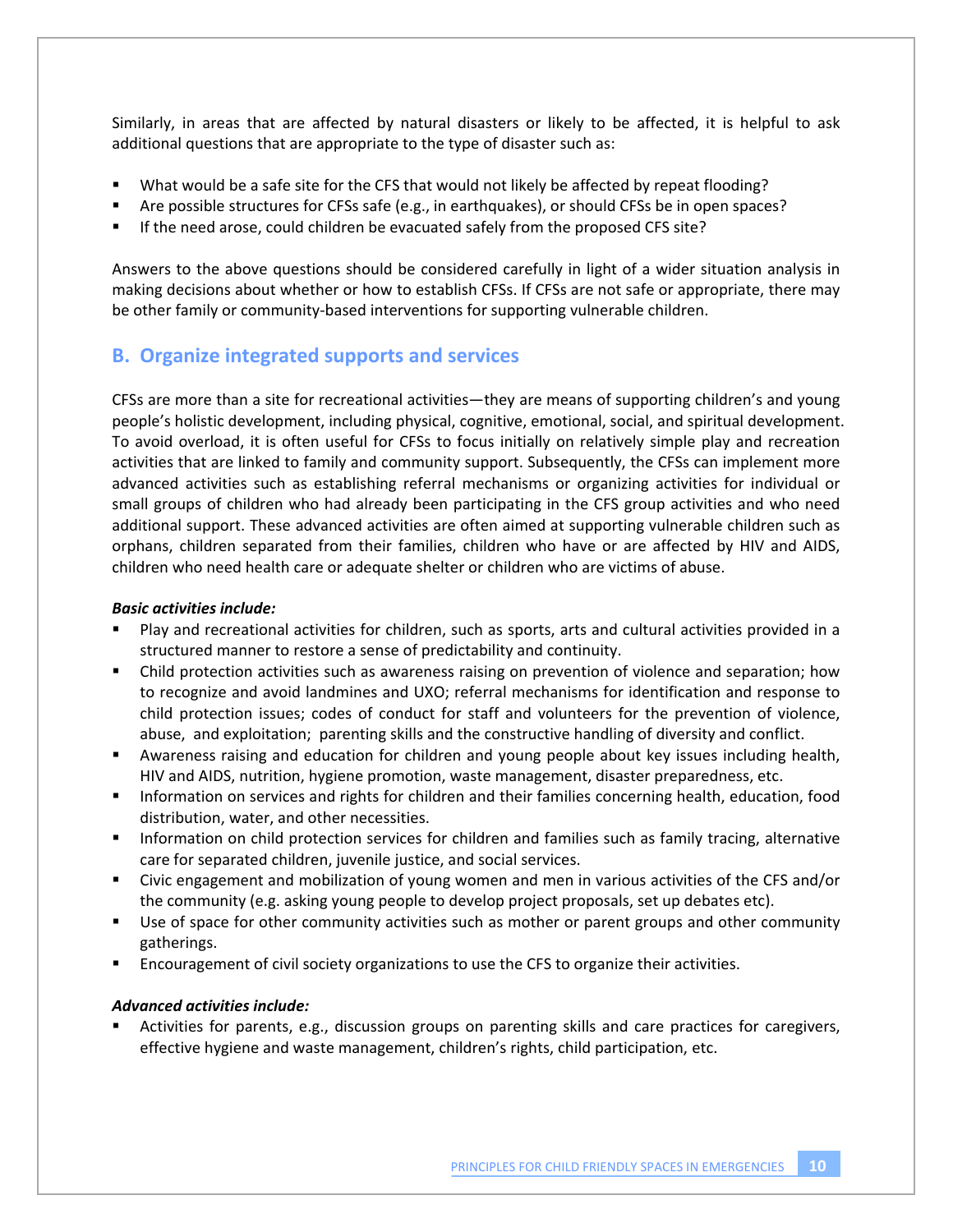- ! Early Childhood Development activities such as caretaker discussion groups for psychosocial support, and play activities that are appropriate for babies (and caretakers) and children under three years of age.
- ! Specific, gender sensitive activities for adolescents girls and boys such as discussion groups for teenage girls and boys, awareness raising in regard to reproductive health and HIV and AIDS, discussions of gender-based violence, skills building activities, etc.
- " Non-formal education for out of school children and young people (insuring that CFSs are not pulling children away from formal education), including basic literacy and numeracy.
- ! Engage in activities and discussions around peace building and environmental education in both conflict natural disaster settings.
- ! Establish a referral system to indentify, refer and follow up on children and families who need access to other services such as health, HIV and AIDS, psychosocial, etc.

## **C.!!Provide ongoing training and follow"up support for animators and staff**

Effective CFS workers have both high levels of motivation and appropriate skills and competencies. Everyone who works in a CFS should receive an initial training, which is part of an ongoing process of capacity building. Over time, as CFS workers develop new skills and competencies, they are in a better position to enrich the work done in and through CFSs.

To enable this progression:

- ! Staff and volunteers should be carefully selected and trained on how to deal with children, including how to communicate with and protect children, and how to organize group activities with children.
- Set up a system of "activity specialists" who come and go for their activity and more general "CFS" supervisors" who stay throughout the day and know the children in the center. Make sure that activity specialists receive training and are committed to the success of the CFS.
- Have experienced CFS workers make weekly follow-up visits to CFSs to observe the situation and activities, help animators and community members reflect on what is or is not working, and advise on how to strengthen activities and handle challenges.
- ! Recognize that CFS workers may themselves have been affected by the emergency and will benefit from group discussions.
- ! Organize a progression of training workshops that prepare animators and staff to facilitate play and recreational activities and performing arts activities such as song, dance, theatre, and drawing; build literacy, numeracy, and life skills for children; enrich animator or staff understandings of child development; and address topics such as emerging protection threats and how to address them, how children and youth have been affected by the conflict/emergency, and appropriate means of providing psychosocial support.
- ! Arrange for more experienced CFS workers to mentor less experienced workers.
- ! If stipends or payments are provided for CFS workers, they should not exceed teachers' salaries and should be based on an inter-agency agreement regarding minimum and maximum levels.
- ! Establish a CFS manager who provides supervision and whom CFS workers know and can go to for advice when difficult situations arise.
- ! Build up resources such as books and training manuals that enable ongoing learning.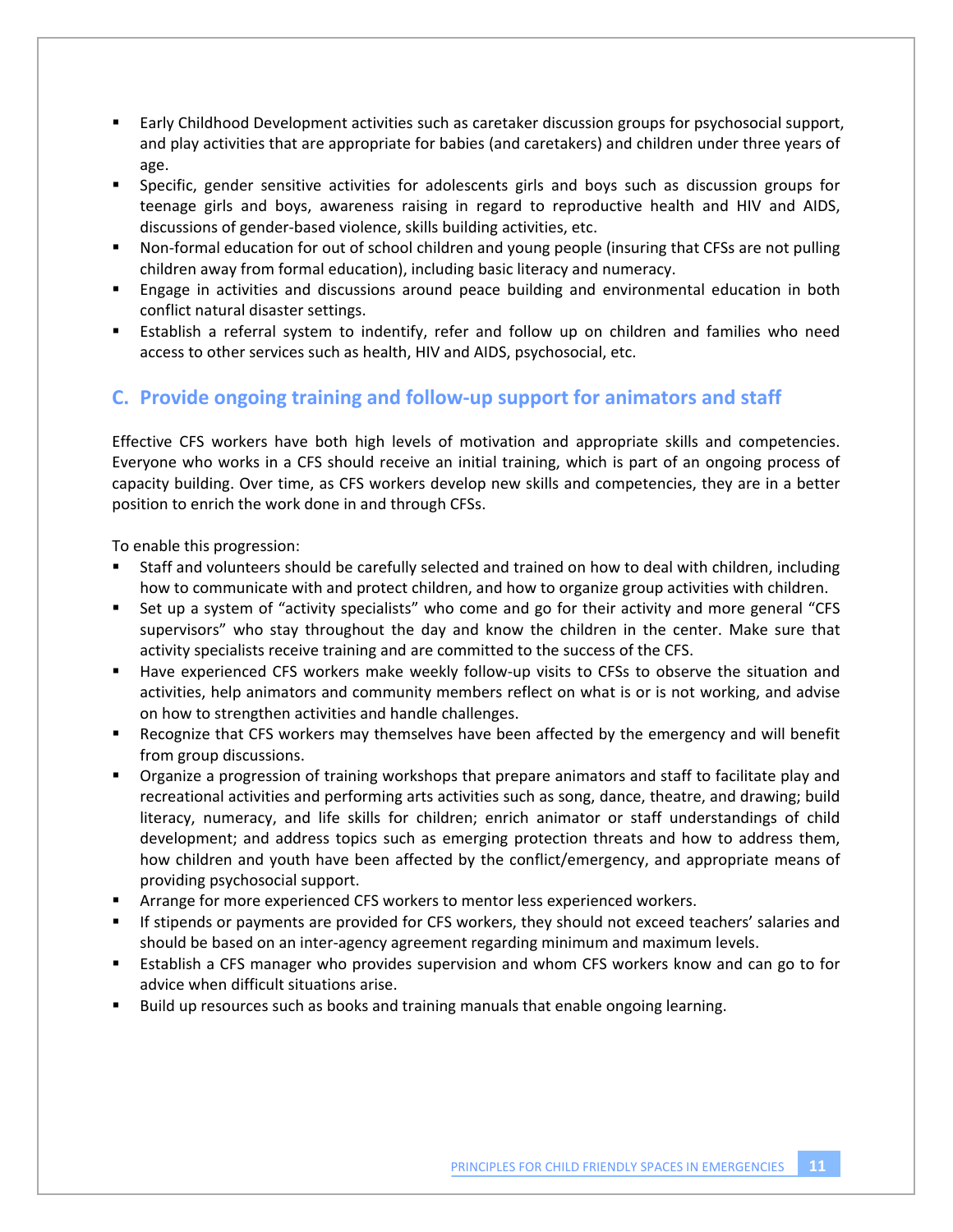### **D. Monitor and evaluate CFS programs**

CFSs should be monitored on an ongoing basis to track the development of the CFS and to identify gaps in the levels of community mobilization, quality of activities, safety, logistical support, etc. CFSs should be evaluated periodically by people who are experienced in monitoring, to determine whether the activities are producing meaningful improvements in the lives of the children. Key steps are to:

- ! Develop early in the project a monitoring and evaluation plan.
- ! Train selected CFS workers and staff how to monitor program activities effectively.
- ! Monitor via animators the registration of children, parental consent, children's informed consent, attendance, behaviour during the activities, follow-up of children who missed activities, activity planning and whether activities include girls as well as boys and highly vulnerable children.
- ! Monitor via agency staff the quality of the activities, animators' skill levels, adequacy of supplies and logistics supports, protection threats in the area, and the implementation of the code of conduct.
- ! Evaluate not only process (output) indicators such as the number of children who participate regularly but also outcome indicators such as children's psychosocial well-being that are contextually relevant, measurable, and developmentally appropriate.
- ! Use participatory methods of monitoring and evaluation that engage children and youth and invite community members' views.
- " Whenever possible, collect sex- and age-disaggregated baseline and end-point measures of outcomes concerning changes in children's lives, and enable comparisons with other interventions or sites where no CFS had been implemented<sup>3</sup>. To manage the ethical issues that can arise in making comparisons, consider strategies such as wait-list comparisons (e.g., compare girls and boys who participate in CFSs with children who have not had CFSs but are about to begin participating in CFSs).
- " When possible, conduct inter-agency, collaborative evaluations, which can improve coordination and yield conclusions that apply more widely.

#### **E.!!Phase out or transition in a contextually appropriate manner!!**

- Develop in close consultation with the community and other stakeholders a phase-out or transition plan that links with broader recovery planning. Use a bottom-up approach that will support ownership and also transition of the CFS to the community. Ensure that the community is aware from the outset that a phase-out period and/or handover will take place, and provide information as soon as possible about when the phase out or transition will occur.
- Consider options such as closing down CFSs once schools re-open or transitioning CFSs into community resources such as early child development centers, women-friendly spaces, community centers, spaces for children's/youth clubs, literacy initiatives, or vocational training activities. It is appropriate to call these by names other than 'CFSs' in order to avoid confusion and recognize that emergencies require a distinctive way of working. These options should be decided with full collaboration of community stakeholders.
- Include budget considerations in planning the phase-out or transition.
- ! Enable communities to make key decisions about the transition of the CFS whenever possible.
- ! Engage children and youth in implementing the strategy.
- Adapt plans on the basis of the changing context.

!!!!!!!!!!!!!!!!!!!!!!!!!!!!!!!!!!!!!!!!!!!!!!!!!!!!!!!!!!!

 $3$  A useful reference on how to make comparisons in an ethical manner and how to develop effective evaluations is the Interagency Guide to the Evaluation of Psychosocial Programming in Humanitarian Crises (UNICEF, 2010), which is available at www.psychosocialnetwork.net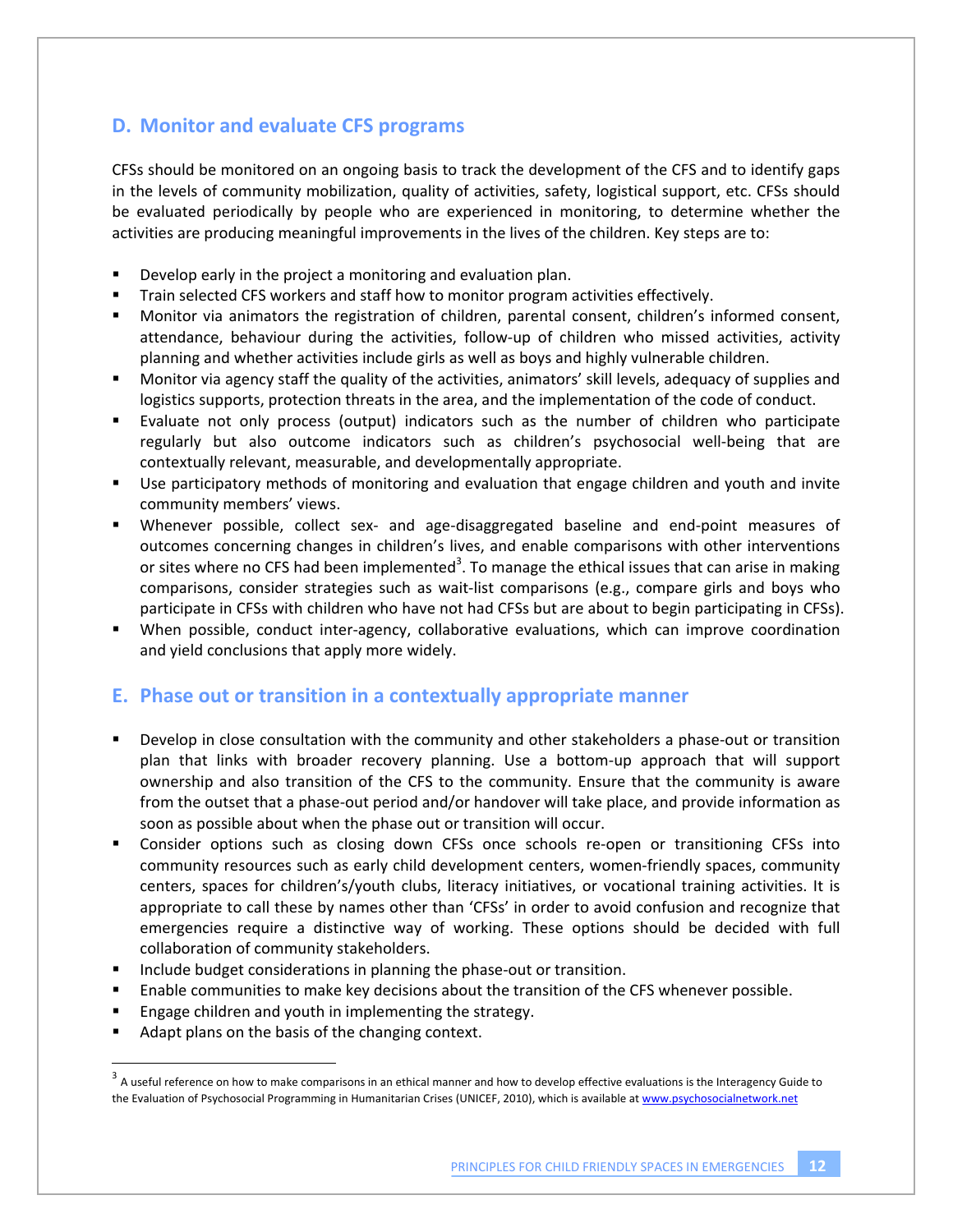# **CFS: DO'S AND DON'TS**

| <b>DO</b>                                                                                                                                                                                                                                                                                             | <b>DON'T</b>                                                                                                                                      |
|-------------------------------------------------------------------------------------------------------------------------------------------------------------------------------------------------------------------------------------------------------------------------------------------------------|---------------------------------------------------------------------------------------------------------------------------------------------------|
| Coordinate with the government and other<br>implement<br>that<br>CFSs,<br>agencies<br>especially<br>protection, psychosocial, education, and other<br>relevant coordination groups.                                                                                                                   | CFSs as<br>a single<br>agency without<br>Set up<br>other agencies and the<br>coordinating with<br>government.                                     |
| Take an integrated approach that includes<br>nonformal education, protection, and psychosocial<br>supports.                                                                                                                                                                                           | Make CFSs recreational and psychosocial supports<br>only since protection and education needs also<br>warrant attention.                          |
| Engage communities, parents and girls and boys in<br>all key decisions regarding CFSs, encouraging their<br>ownership of CFSs in all phases of work.                                                                                                                                                  | Set up CFSs as services, treating community<br>people as beneficiaries.                                                                           |
| Build on existing resources such as community<br>groups, parents, cultural songs, and natural<br>helpers such as youth leaders and women whom<br>children seek out for support. Initially, teams can<br>be mobilized to visit communities and animate<br>groups of children for a few hours each day. | Select and recruit CFS animators and staff from<br>outside the affected group only or use only<br>materials and activities imported from outside. |
| Make CFSs accessible and inclusive for girls and<br>excluded children such as those with disabilities<br>and tailoring activities to meet their distinctive<br>needs and capacities.                                                                                                                  | Assume that because the CFS is open to all<br>children it is therefore accessible and inclusive.                                                  |
| Ensure that all staff and animators understand and<br>adhere to an appropriate code of conduct.                                                                                                                                                                                                       | Have CFS workers sign a code of conduct that<br>they do not understand or care about.                                                             |
| <b>CFSs</b><br>Make<br>physically,<br>culturally,<br>and<br>developmentally appropriate, providing adequate<br>space for small groups to conduct different<br>activities simultaneously.                                                                                                              | Design CFSs to look like a place of worship or to<br>display colors used by parties to an armed<br>conflict.                                      |
| Listen and be supportive to children who have<br>particular concerns, making referrals for children<br>who need specialized services.                                                                                                                                                                 | Force children to draw or talk about their difficult<br>experiences.                                                                              |
| Ensure that the timing and nature of activities are<br>compatible with daily routines of girls and boys<br>and family members.                                                                                                                                                                        | Predefine the kinds and timing of activities<br>without careful consultation with girls and boys<br>and community members.                        |
| Organize separate CFS sessions or activities for<br>girls and boys of different age groups, such as 0-7<br>(or 0-3, 4-7), 8-12, and 13-18 years.                                                                                                                                                      | Organize CFSs only for children 4-10 years or only<br>for boys.                                                                                   |
| Provide in the CFS appropriate equipment,<br>including materials for play, first aid items,<br>cleaning materials, etc. Use locally available and<br>environmentally friendly materials where possible.                                                                                               | Focus excessively on manufactured toys or forget<br>to maintain equipment.                                                                        |
| Keep the number of children who participate in<br>CFSs manageable at a particular time.                                                                                                                                                                                                               | Encourage or allow so many children to<br>participate that CFSs cannot be supportive and<br>stimulating.                                          |